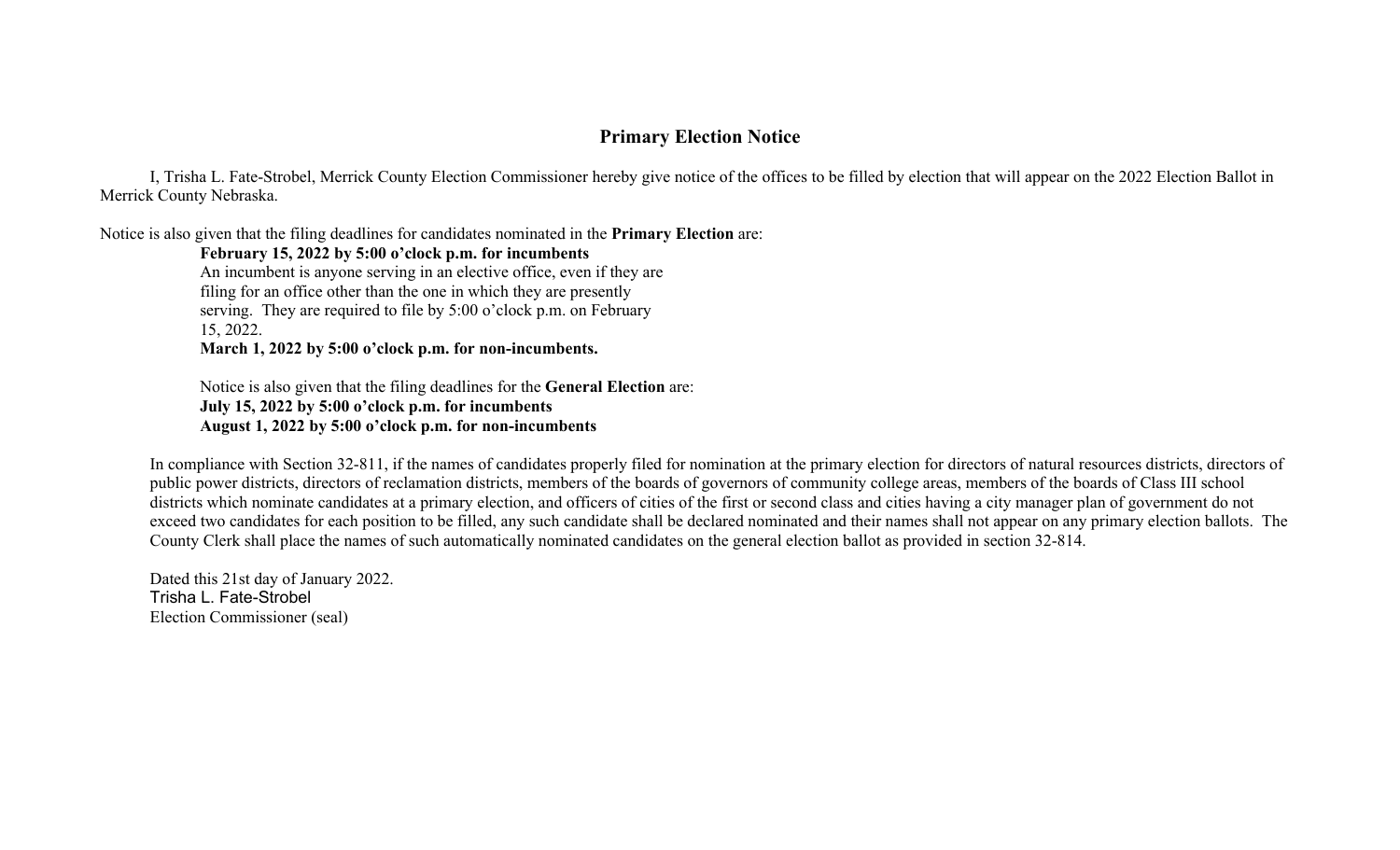## Merrick County Nebraska 2022 Primary Election

|                                                                                      | <b>Term</b><br>years | <b>Vote for</b> | <b>Filing</b><br>Agent | Type                    | <b>Nominated</b> | <b>Elected</b> |
|--------------------------------------------------------------------------------------|----------------------|-----------------|------------------------|-------------------------|------------------|----------------|
| <b>Representative in Congress District 3</b>                                         | $\mathbf 2$          | 1               | <b>Sec of State</b>    | Partisan                | Primary          | General        |
| Governor                                                                             | 4                    |                 | <b>Sec of State</b>    | Partisan                | Primary          | General        |
| <b>Secretary of State</b>                                                            | 4                    |                 | <b>Sec of State</b>    | <b>Partisan</b>         | Primary          | General        |
| <b>State Treasurer</b>                                                               | 4                    |                 | <b>Sec of State</b>    | <b>Partisan</b>         | Primary          | General        |
| <b>Attorney General</b>                                                              | 4                    |                 | <b>Sec of State</b>    | Partisan                | Primary          | General        |
| <b>Auditor of Public Accounts</b>                                                    | 4                    |                 | <b>Sec of State</b>    | <b>Partisan</b>         | <b>Primary</b>   | General        |
| <b>Public Service Commissioner District 4</b>                                        | 6                    |                 | <b>Sec of State</b>    | <b>Partisan</b>         | Primary          | General        |
| <b>Member of the Legislature District 34</b>                                         | 4                    |                 | <b>Sec of State</b>    | Non-<br><b>Partisan</b> | Primary          | General        |
| Member of the State Board of Education District 6                                    | 4                    | 1               | <b>Sec of State</b>    | Non-<br><b>Partisan</b> | Primary          | General        |
| University of Nebraska Board of Regents District 6                                   | 6                    | 1               | <b>Sec of State</b>    | Non-<br><b>Partisan</b> | <b>Primary</b>   | General        |
| <b>Central Community College Board of Governors District 1</b>                       | 4                    | 1               | <b>Sec of State</b>    | Non-<br><b>Partisan</b> | Primary          | General        |
| <b>Central Platte Natural Resources District Board of Directors</b><br>Subdistrict 9 | 4                    | 1               | <b>Sec of State</b>    | Non-<br><b>Partisan</b> | <b>Primary</b>   | General        |
| Central Platte Natural Resources District At Large Board of<br><b>Directors</b>      | 4                    | 1               | <b>Sec of State</b>    | Non-<br><b>Partisan</b> | Primary          | General        |
| Lower Loup Natural Resources District Board of Directors<br>Subdistrict 5            | 4                    | 1               | <b>Sec of State</b>    | Non-<br><b>Partisan</b> | <b>Primary</b>   | General        |
| Lower Loup Natural Resources District At Large Board of<br><b>Directors</b>          | 4                    | 1               | <b>Sec of State</b>    | Non-<br><b>Partisan</b> | Primary          | General        |
| <b>Educational Service Unit 7 District 3</b>                                         | 4                    | 1               | <b>Sec of State</b>    | Non-<br><b>Partisan</b> |                  | General        |
| <b>County Supervisor District 1</b>                                                  | 4                    | 1               | <b>County Clerk</b>    | <b>Partisan</b>         | Primary          | General        |
| <b>County Supervisor District 3</b>                                                  | 4                    | 1               | <b>County Clerk</b>    | <b>Partisan</b>         | Primary          | General        |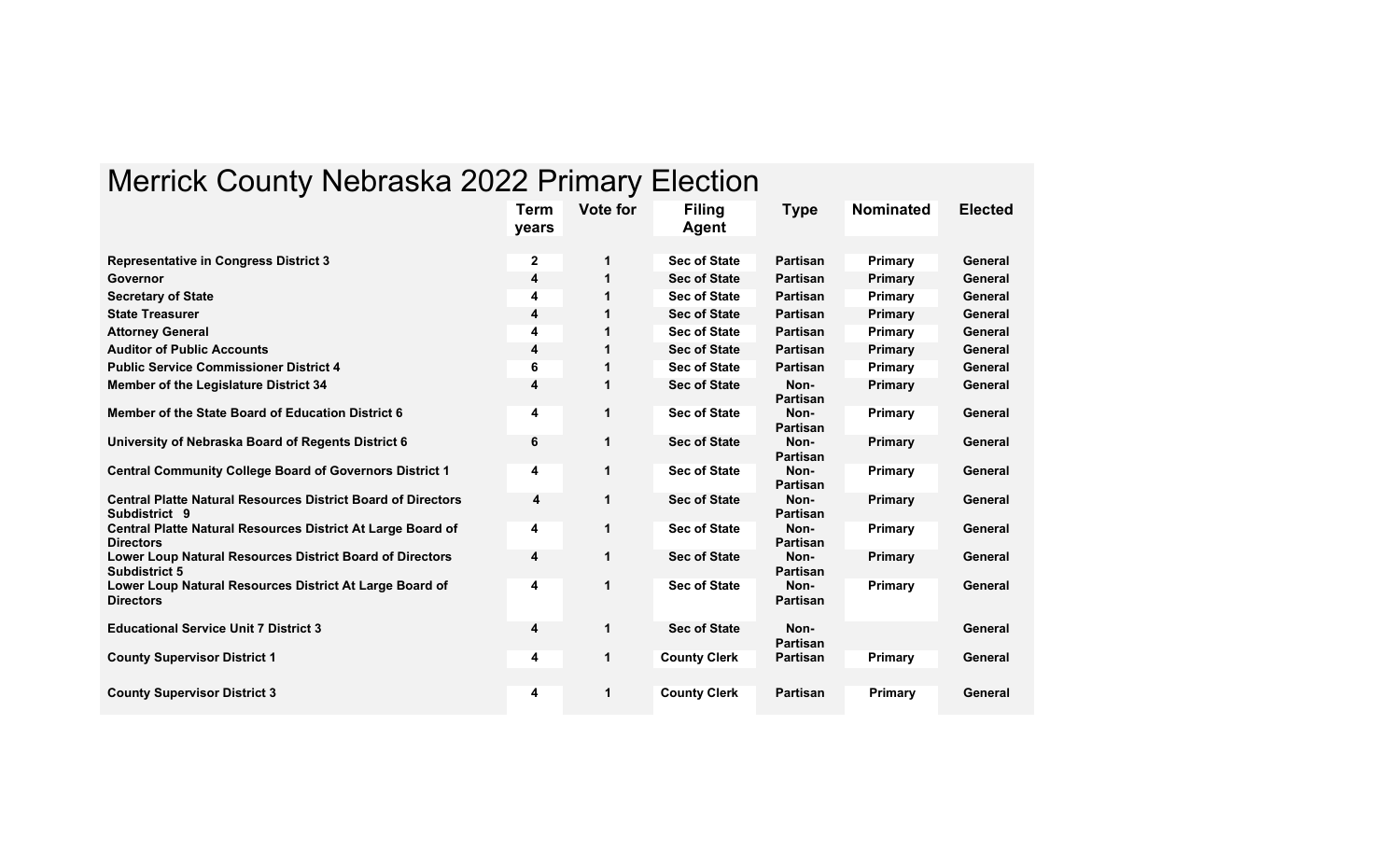| <b>County Supervisor District 5</b>                          | 4 | 1            | <b>County Clerk</b> | Partisan                | <b>Primary</b> | General |
|--------------------------------------------------------------|---|--------------|---------------------|-------------------------|----------------|---------|
| <b>County Supervisor District 7</b>                          | 4 | 1            | <b>County Clerk</b> | Partisan                | Primary        | General |
| <b>County Assessor</b>                                       | 4 | 1            | <b>County Clerk</b> | Partisan                | <b>Primary</b> | General |
| <b>County Attorney</b>                                       | 4 |              | <b>County Clerk</b> | <b>Partisan</b>         | <b>Primary</b> | General |
| <b>County Clerk</b>                                          | 4 | 1            | <b>County Clerk</b> | <b>Partisan</b>         | <b>Primary</b> | General |
| <b>County Clerk of District Court</b>                        | 4 | 1            | <b>County Clerk</b> | <b>Partisan</b>         | <b>Primary</b> | General |
| <b>County Sheriff</b>                                        | 4 | 1            | <b>County Clerk</b> | <b>Partisan</b>         | <b>Primary</b> | General |
| <b>County Surveyor</b>                                       | 4 | 1            | <b>County Clerk</b> | Partisan                | <b>Primary</b> | General |
| <b>County Treasurer</b>                                      | 4 | 1            | <b>County Clerk</b> | Partisan                | <b>Primary</b> | General |
| <b>Mayor of City of Central City</b>                         | 4 | 1            | <b>County Clerk</b> | Non-<br><b>Partisan</b> | <b>Primary</b> | General |
| Member of City Council Central City Ward One                 | 4 | 1            | <b>County Clerk</b> | Non-<br><b>Partisan</b> | <b>Primary</b> | General |
| Member of City Council Central City Ward Two                 | 4 | $\mathbf 2$  | <b>County Clerk</b> | Non-<br><b>Partisan</b> | <b>Primary</b> | General |
| <b>Board Member Central City School District 4</b>           | 4 | 3            | <b>County Clerk</b> | Non-<br><b>Partisan</b> | <b>Primary</b> | General |
| <b>Board Member Fullerton School District 1</b>              | 4 | 3            | <b>Nance County</b> | Non-<br><b>Partisan</b> | <b>Primary</b> | General |
| <b>Board Member Grand Island School District 2C</b>          | 4 | $\mathbf 2$  | <b>Hall County</b>  | Non-<br>Partisan        | <b>Primary</b> | General |
| Board Member Grand Island Northwest School District 82       | 4 | 3            | <b>Hall County</b>  | Non-<br><b>Partisan</b> | Primary        | General |
| <b>Board Member High Plains Community School District 75</b> | 4 | 3            | <b>Polk County</b>  | Non-<br>Partisan        | <b>Primary</b> | General |
| <b>Board Member Palmer Public School District 49</b>         | 4 | 3            | <b>County Clerk</b> | Non-<br><b>Partisan</b> | <b>Primary</b> | General |
| <b>Board Member Twin River School District 30</b>            | 4 | 3            | <b>Nance County</b> | Non-<br>Partisan        | <b>Primary</b> | General |
| <b>Chapman Village Board</b>                                 | 4 | 3            | <b>County Clerk</b> | Non-<br><b>Partisan</b> |                | General |
| <b>Clarks Village Board</b>                                  | 4 | 3            | <b>County Clerk</b> | Non-<br>Partisan        |                | General |
| <b>Palmer Village Board</b>                                  | 4 | $\mathbf 2$  | <b>County Clerk</b> | Non-<br><b>Partisan</b> |                | General |
| <b>Silver Creek Village Board</b>                            | 4 | $\mathbf{2}$ | <b>County Clerk</b> | Non-<br><b>Partisan</b> |                | General |
| <b>Central Township Board</b>                                | 4 | 3            | <b>County Clerk</b> | Non-<br><b>Partisan</b> |                | General |